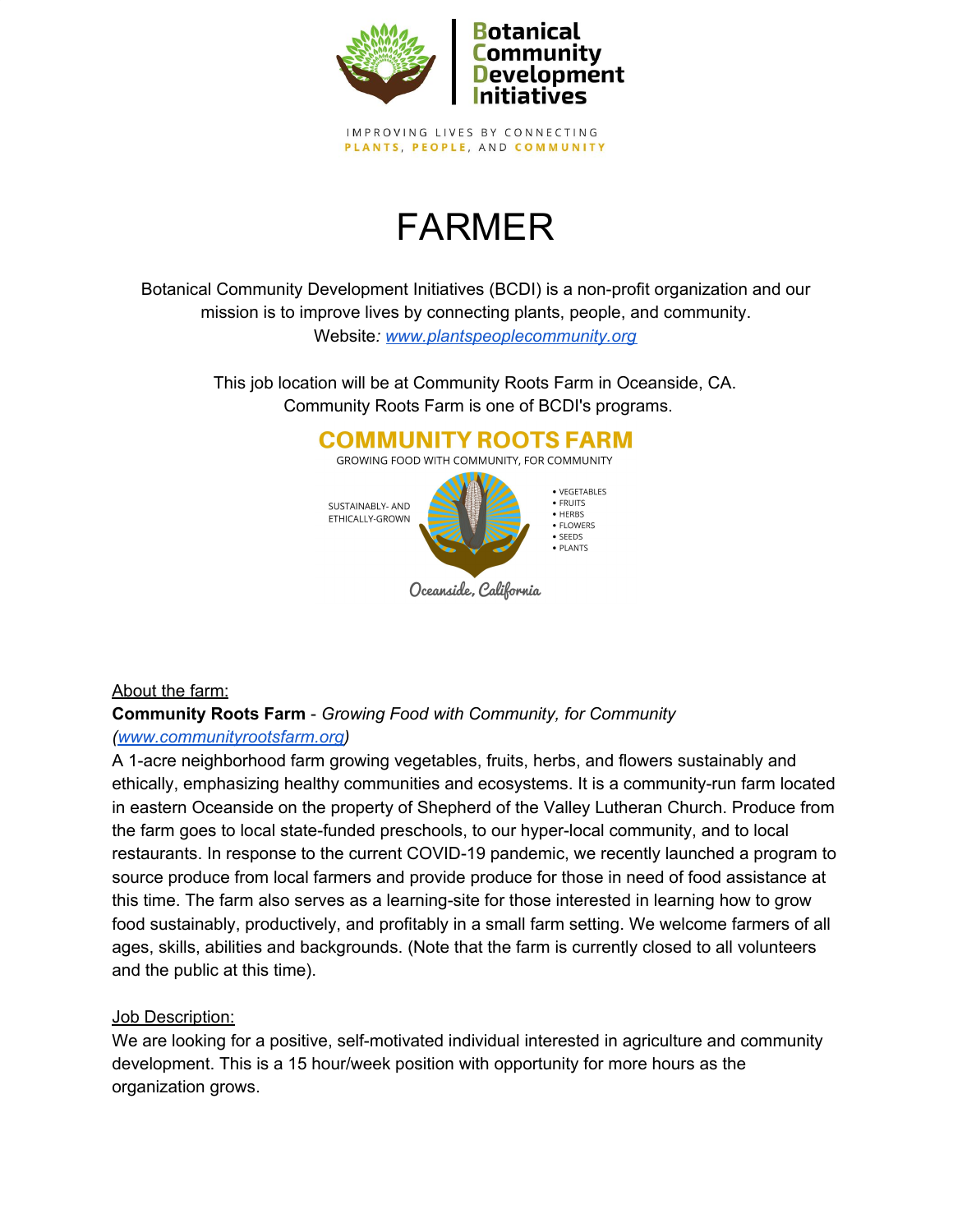

IMPROVING LIVES BY CONNECTING PLANTS, PEOPLE, AND COMMUNITY

The Farmer will work alongside the farm team and volunteers to ensure that all crop requirements are met, property is well-maintained, and volunteers are efficiently managed. The farm is a 1-acre, no-till, diversified vegetable production operation.

Pay is \$12-\$15 an hour, depending on experience.

# **Duties and Responsibilities**

This is a 15 hour a week position with opportunity for more hours as the organization grows.

Community Roots Farm is located in Oceanside, CA. We are looking for a positive,

self-motivated individual interested in agriculture with a community purpose. This position will be involved with all aspects of diversified vegetable, herb, fruit, and flower production, including but not limited to:

- Bed preparation
- Planting
- Weeding
- Propagation
- Pruning
- Fertilizer application
- Trellising
- Soil mixing
- Managing Compost
- Post-harvest, including cleaning, washing, packaging and distribution of harvested vegetables
- Irrigation installation and maintenance
- Maintenance of farm tools
- General farm maintenance tasks and repairs
- Record keeping
- Assist in facilitating weekly volunteer days at Community Roots Farm. This includes set-up, orientation, training, and supervision. This is done in coordination with our volunteer coordinator. \*Note that we currently closed to all volunteers and the public.

# **Qualifications:**

- Strong work ethic and ability to perform strenuous physical labor in inclement weather.
- Intermediate computer skills and some proficiency in Microsoft Office.
- Passion for interacting with, educating, and leading a diversity of community participants and volunteers of varied ages, skills, abilities, and backgrounds.
- Cooperative, service-oriented attitude and ability to work independently and take initiative, set priorities and see projects through completion .